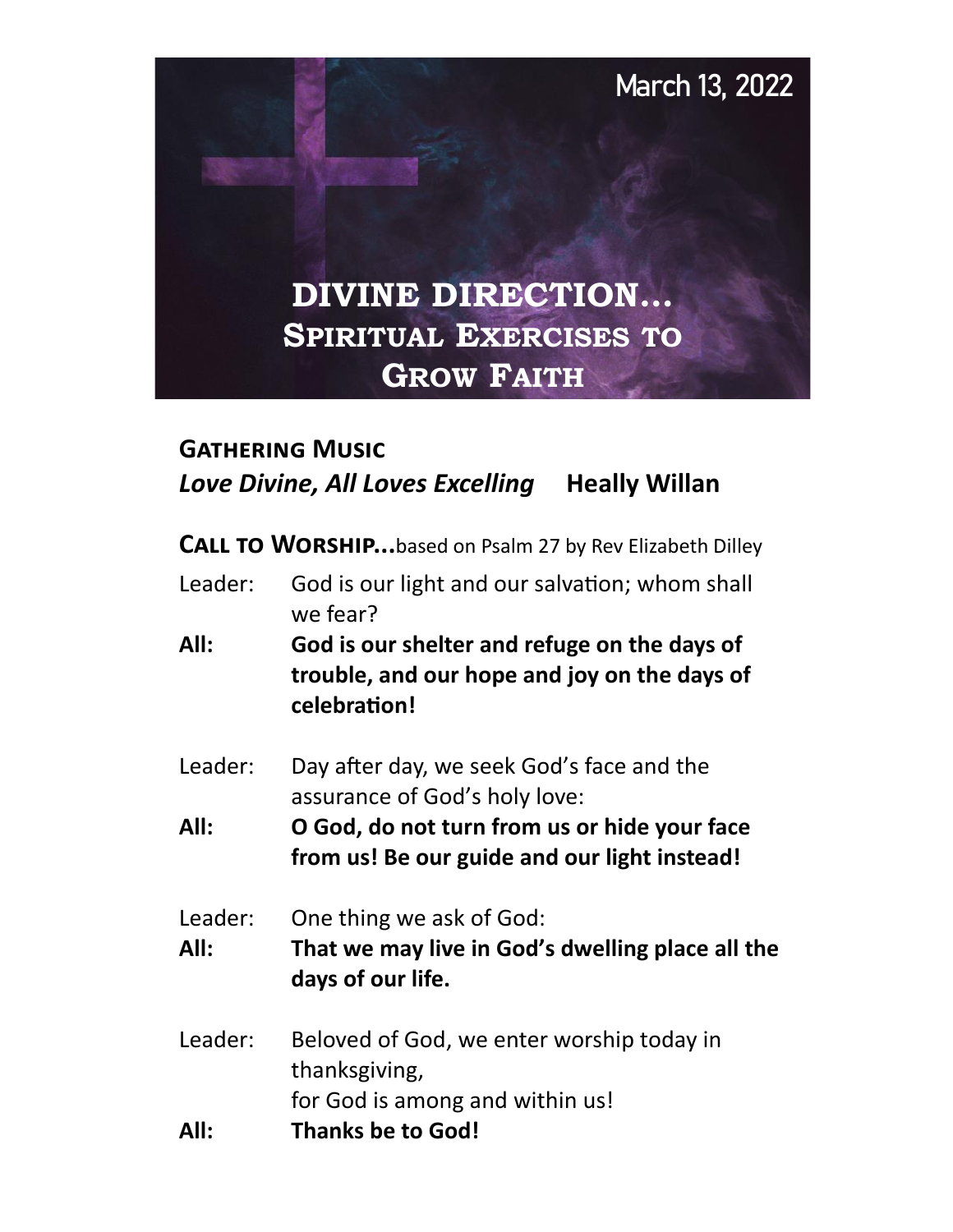# **Opening Hymn #631** vs 1-2, 4 *Love Divine, All Love Excelling*

- 1 Love divine, all loves excelling, Joy of heav'n, to earth come down! Fix in us thy humble dwelling, all thy faithful mercies crown. Jesus, thou art all compassion, pure, unbounded love thou art; visit us with thy salvation, enter ev'ry trembling heart.
- 2 Breathe, oh, breathe thy loving Spirit into ev'ry troubled breast; let us all in thee inherit; let us find thy promised rest. Take away the love of sinning; Alpha and Omega be; end of faith, as its beginning, set our hearts at liberty.
	- 4 Finish then thy new creation, pure and spotless let us be; let us see thy great salvation perfectly restored in thee! Changed from glory into glory, till in heav'n we take our place, till we cast our crowns before thee, lost in wonder, love, and praise!

#### **Confession and Forgiveness...**by Bruce Prewer

- Pastor: As we gather in the name of Jesus, let us confess our failures, and renounce our sins.
- **All: Hear us, loving God, when we cry to you, be gracious to us and answer our prayer.**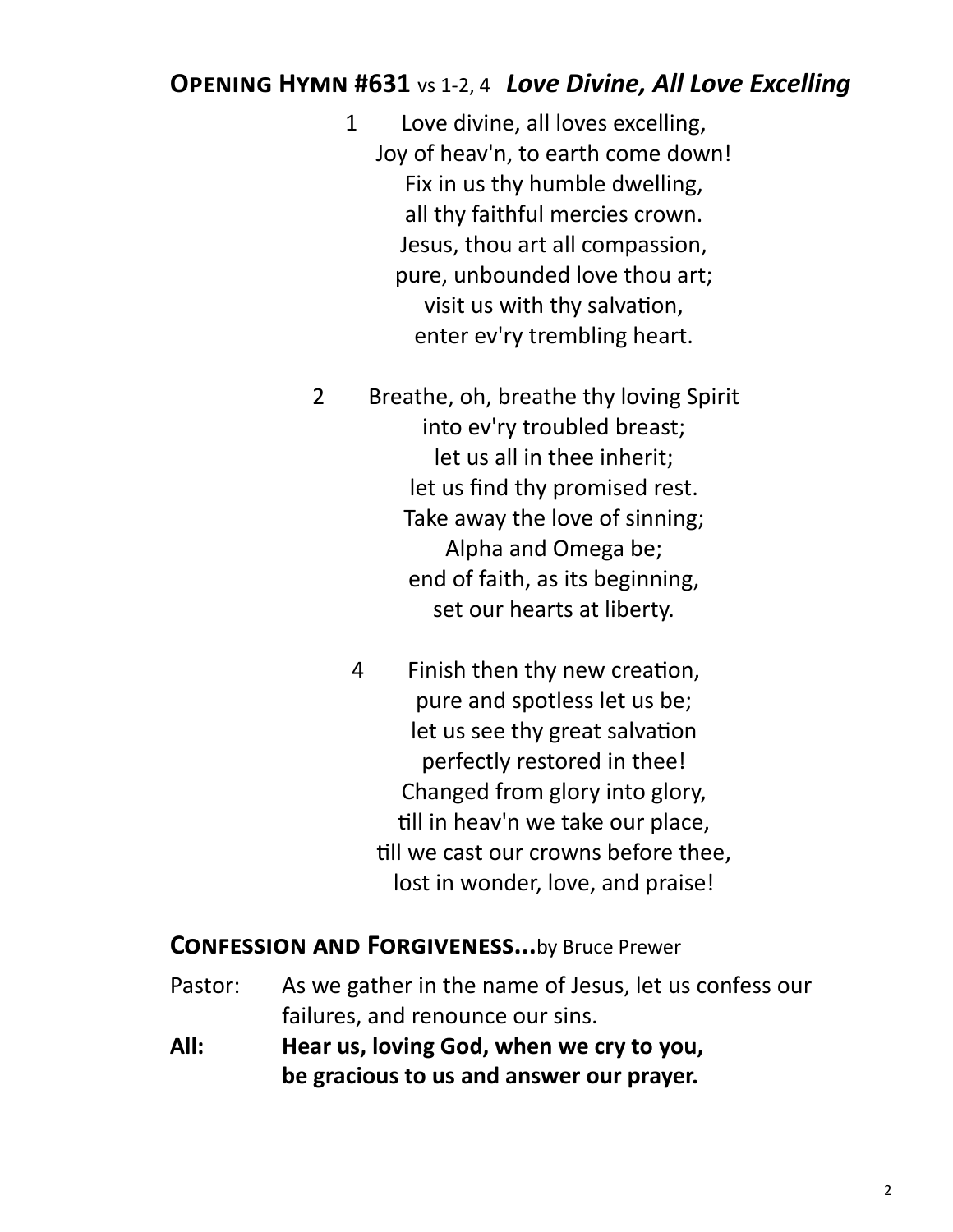| Pastor: | If we have slid away from new opportunities,               |
|---------|------------------------------------------------------------|
|         | or failed to give our best effort to long familiar duties, |
|         | forgive us and restore us, O God.                          |

- **All: Christ Jesus is our light and salvation, of whom shall we be afraid?**
- Pastor: If we have become weary, and slipped into mirroring the prejudices and dissatisfactions of a greedy and unjust world, forgive us and heal us, O God.

# **All: Christ Jesus is our light and salvation, of whom shall we be afraid?**

Pastor: If we have performed well in public, smoothly keeping up appearances, while our personal faith has grown shabby and weak, forgive us and return us to you, O God.

# **All: Christ Jesus is our light and salvation, of whom shall we be afraid?**

Pastor: Loving God, you are not impatient and tight-fisted like us, your generosity flows freely to all your creatures. We praise you that our sins are forgiven, and that the future has again become an open door.

**All: Thanks be to you, God of grace and glory! Through Christ Jesus our Savior.** *Amen!*

> (You are invited to the Baptismal Font to touch the forgiveness offered in the heart of Jesus)

# **Song of Response**

#### **#592** vs 1-2, 4*Just As I Am, without One Plea*

1 Just as I am, without one plea, but that thy blood was shed for me, and that thou bidd'st me come to thee, O Lamb of God, I come, I come.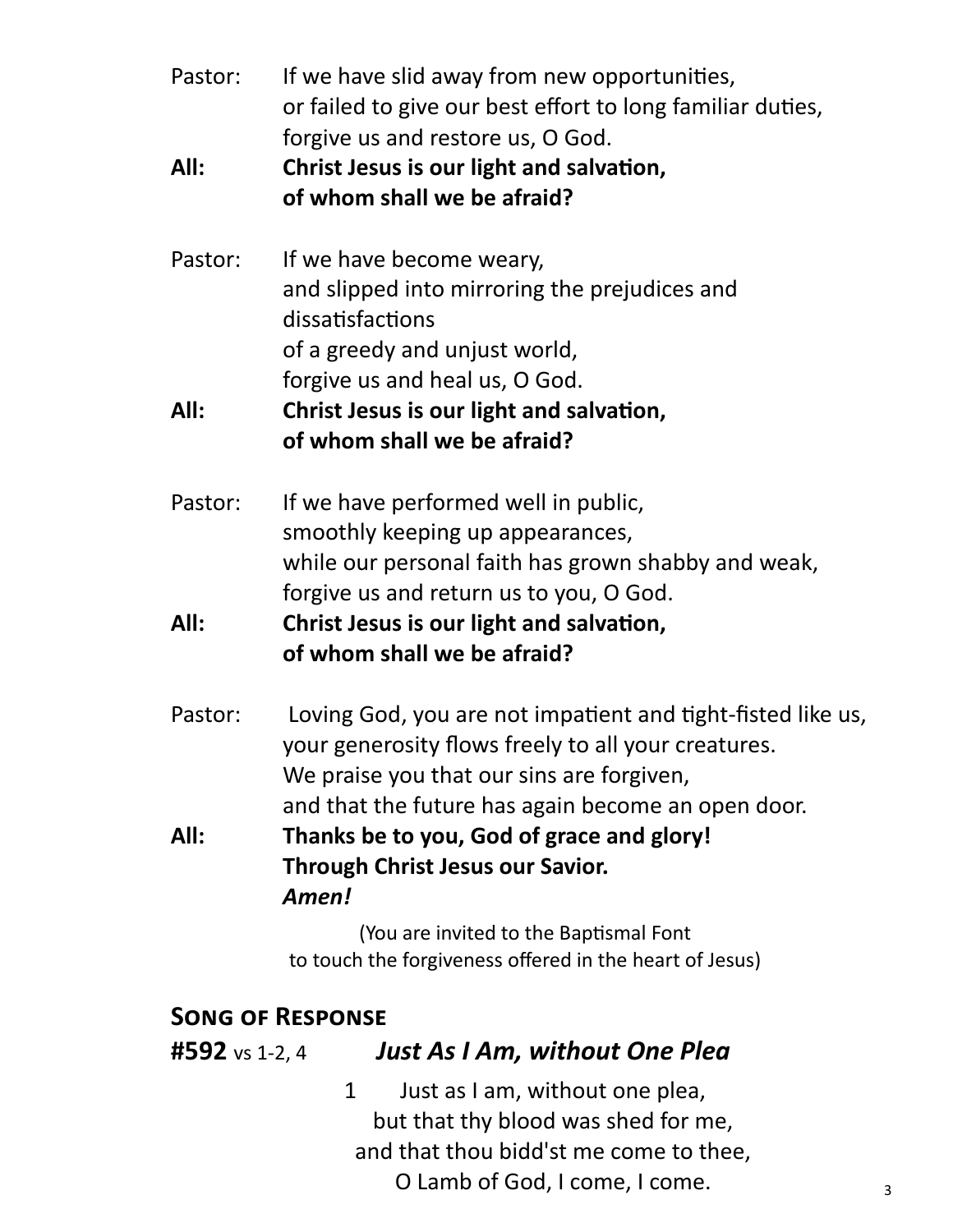- 2 Just as I am, though tossed about with many a conflict, many a doubt, fightings and fears within, without, O Lamb of God, I come, I come.
	- 4 Just as I am; thy love unknown has broken ev'ry barrier down; now to be thine, yea, thine alone, O Lamb of God, I come, I come.

#### **Prayer of the Day**

# **Welcome/life in Community**

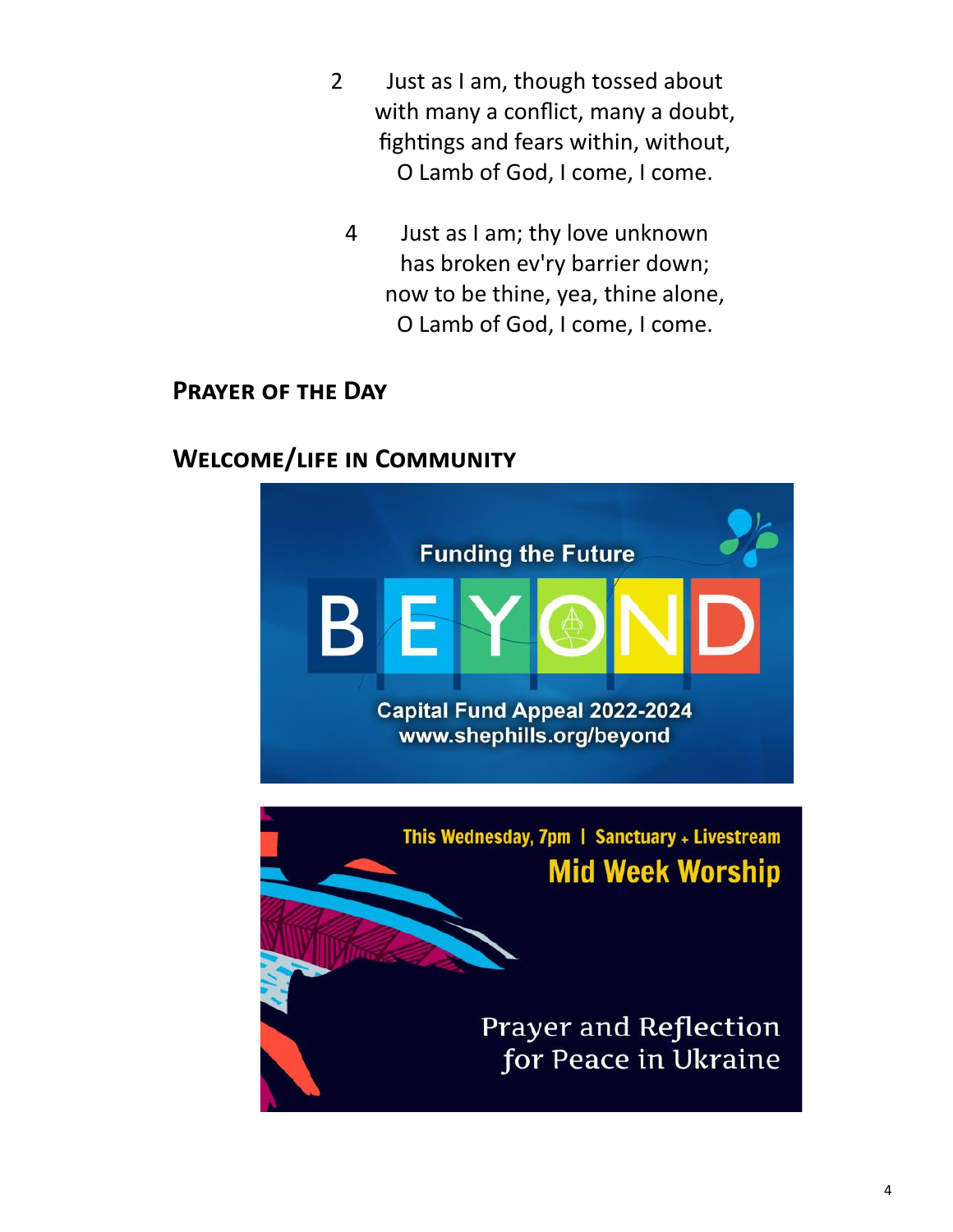# **Scripture Reading...Psalm 27** (NRSV)

Read by: Carole Morgan (8:15), Sandy Smith (10:45) The Lord is my light and my salvation; whom shall I fear? The Lord is the stronghold of my life; of whom shall I be afraid? When evildoers assail me to devour my flesh my adversaries and foes they shall stumble and fall. Though an army encamp against me, my heart shall not fear; though war rise up against me, yet I will be confident. One thing I asked of the Lord, that will I seek after: to live in the house of the Lord all the days of my life, to behold the beauty of the Lord, and to inquire in his temple. For he will hide me in his shelter in the day of trouble; he will conceal me under the cover of his tent; he will set me high on a rock.

Now my head is lifted up above my enemies all around me, and I will offer in his tent sacrifices with shouts of joy; I will sing and make melody to the Lord. Hear, O Lord, when I cry aloud, be gracious to me and answer me! 'Come,' my heart says, 'seek his face!' Your face, Lord, do I seek. Do not hide your face from me.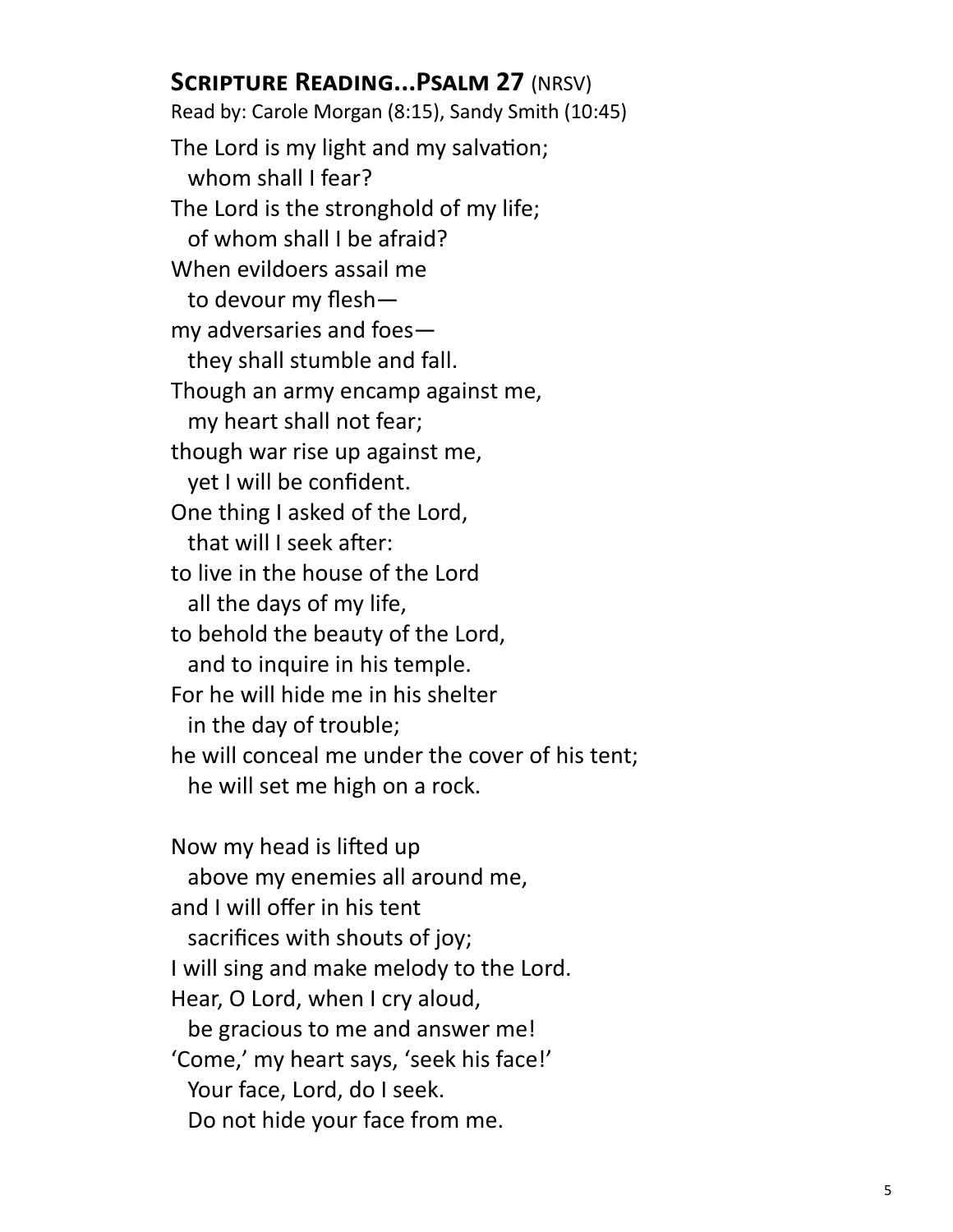Do not turn your servant away in anger, you who have been my help. Do not cast me off, do not forsake me, O God of my salvation! If my father and mother forsake me, the Lord will take me up. Teach me your way, O Lord, and lead me on a level path because of my enemies. Do not give me up to the will of my adversaries, for false witnesses have risen against me, and they are breathing out violence. I believe that I shall see the goodness of the Lord in the land of the living. Wait for the Lord; be strong, and let your heart take courage; wait for the Lord! Leader: The Word of the Lord. **All: Thanks be to God.**

#### **Gospel Reading...Luke 13:31-35** (NRSV)

Read by: Pr. Lauren Dow Wegner

At that very hour some Pharisees came and said to him, 'Get away from here, for Herod wants to kill you.' He said to them, 'Go and tell that fox for me, "Listen, I am casting out demons and performing cures today and tomorrow, and on the third day I finish my work. Yet today, tomorrow, and the next day I must be on my way, because it is impossible for a prophet to be killed away from Jerusalem." Jerusalem, Jerusalem, the city that kills the prophets and stones those who are sent to it! How often have I desired to gather your children together as a hen gathers her brood under her wings, and you were not willing! See, your house is left to you. And I tell you, you will not see me until the time comes when you say, "Blessed is the one who comes in the name of the Lord." '

Pastor: This is the Gospel of the Lord. **All: Thanks be to God.**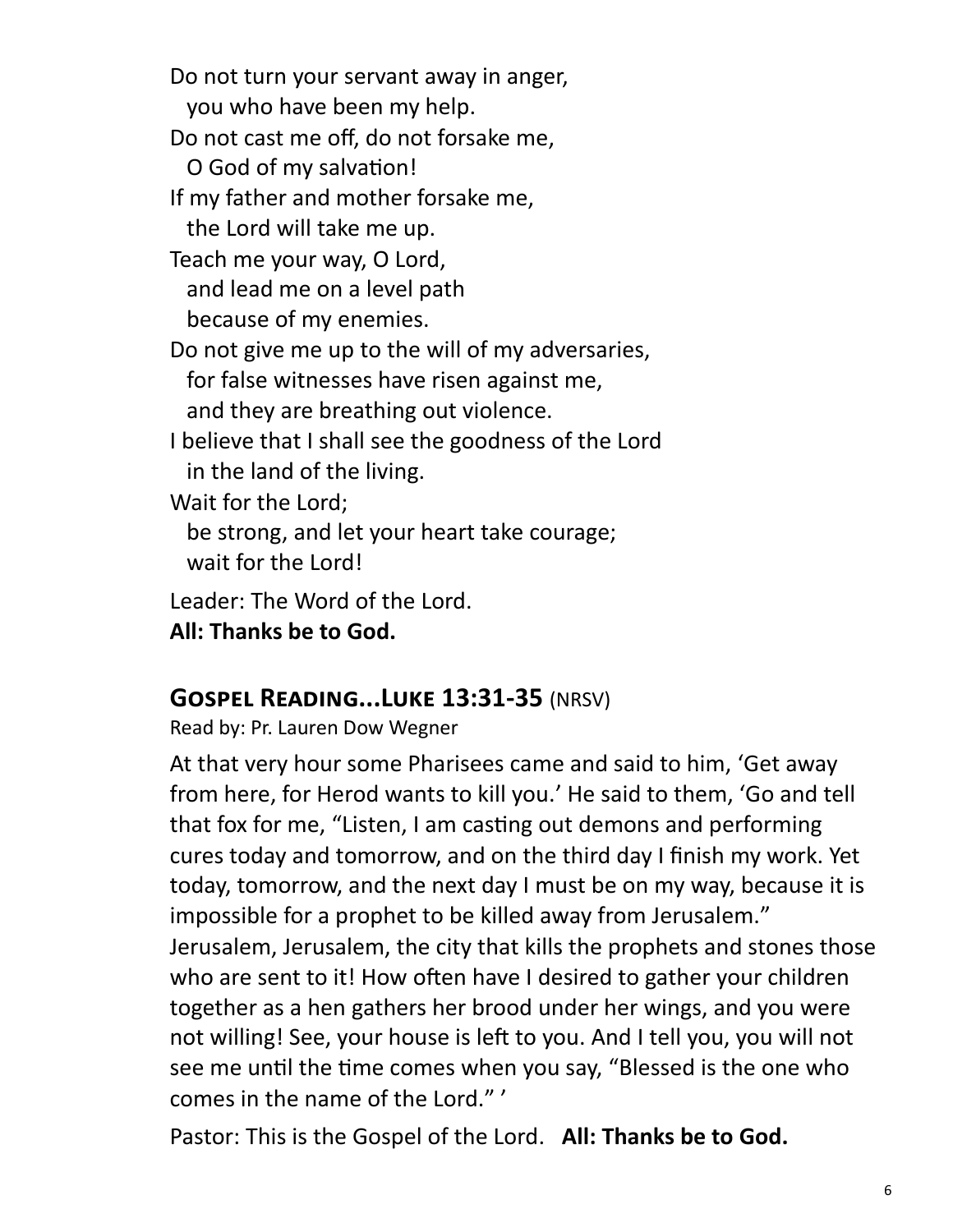# **Children's Message**

#### **Children's Song** *Jesus Loves Me*

Jesus loves me! this I know, For the Bible tells me so; Little ones to Him belong; They are weak but He is strong. Yes, Jesus loves me; Yes, Jesus loves me; Yes, Jesus loves me; The Bible tells me so.

**Message** Pr. Lauren Dow Wegner

#### **Message Song #724** vs 1-5 *All Who Love and Serve Your City*

- 1 All who love and serve your city, all who bear its daily stress, all who cry for peace and justice, all who curse and all who bless,
- 2 In your day of loss and sorrow, in your day of helpless strife, honor, peace, and love retreating, seek the Lord, who is your life.
- 3 In your day of wealth and plenty, wasted work and wasted play, call to mind the word of Jesus, "You must work while it is day."
- 4 For all days are days of judgment, and the Lord is waiting still, drawing near a world that spurns him, off'ring peace from Calv'ry's hill.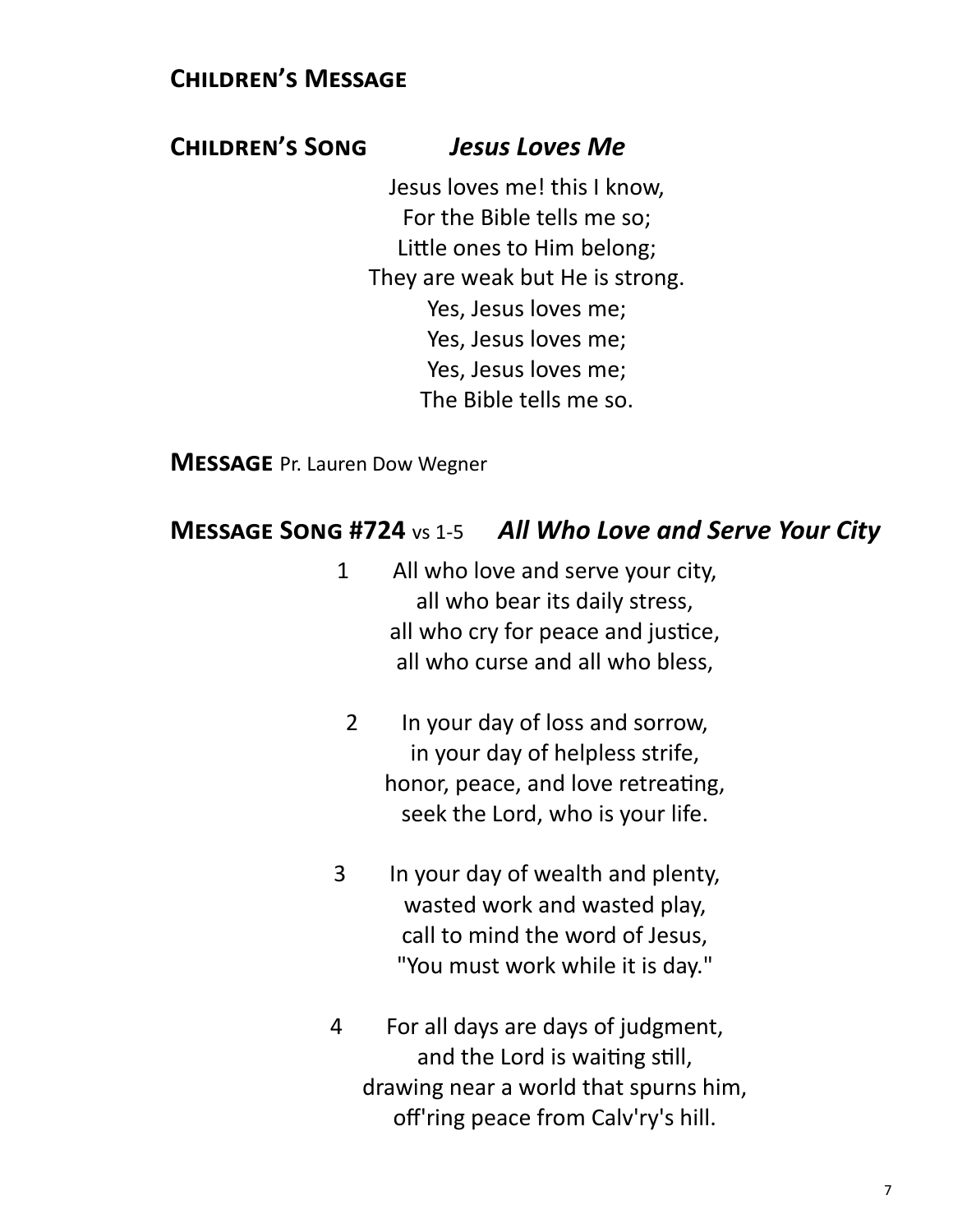5 Risen Lord, shall yet the city be the city of despair? Come today, our judge, our glory. Be its name "The Lord is there!"

# **Apostles' Creed**

I believe in God, the Father almighty, creator of heaven and earth.

I believe in Jesus Christ, God's only Son, our Lord. He was conceived by the power of the Holy Spirit and born of the virgin Mary. He suffered under Pontius Pilate, was crucified, died, and was buried.

He descended into hell. On the third day he rose again. He ascended into heaven, and is seated at the right hand of the Father. He will come again to judge the living and the dead.

I believe in the Holy Spirit, the holy catholic Church, the communion of saints, the forgiveness of sins, the resurrection of the body, and the life everlasting. Amen.

# **Prayers of the people**

Led by: Carole Morgan (8:15), Sandy Smith (10:45)

# **Thank Offering**

- · To make a gift online to the mission and ministry of Shepherd of the Hills, use this link: [shephills.org/give.](https://shephills.org/give/)
- · Scan the QR Code with your camera phone to give now.



· By mail, send to 3525 Bee Caves Rd, Austin, TX 78746

# **Generosity Moment...BEYOND**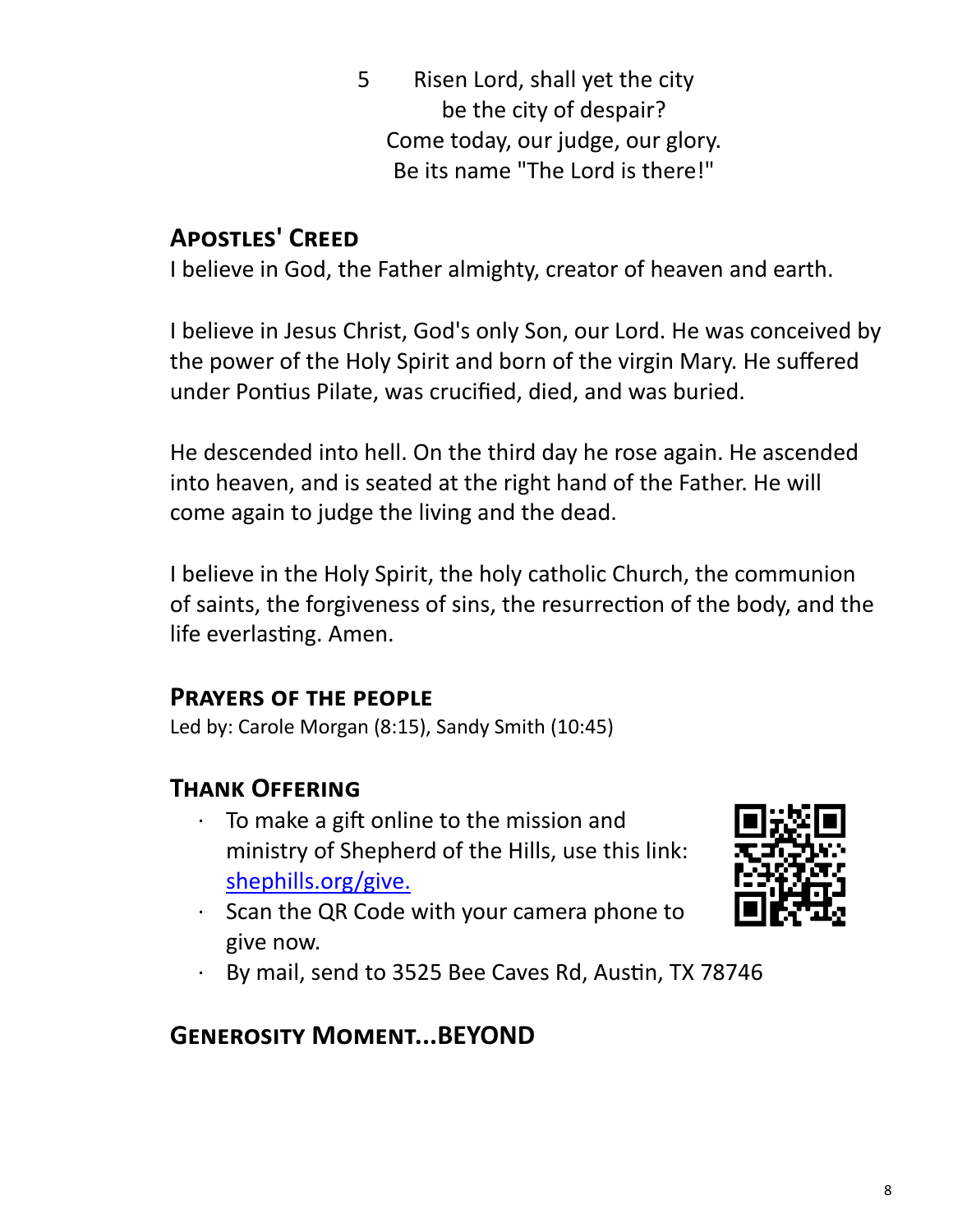# **Offering Response #692** *We Are an Offering*

Chorus 1 We lift our voices We lift our hands We lift our lives up to You We are an offering Lord use our voices Lord use our hands Lord use our lives they are Yours We are an offering

> Bridge All that we have All that we are All that we hope to be We give to You We give to You

Chorus 2 We lift our voices We lift our hands We lift our lives up to You We are an offering We are an offering

#### **Prayer of Thanks**

#### **Words of Institution**

#### **Lord's Prayer**

Our Father, who art in heaven, hallowed be thy name, thy kingdom come, thy will be done, on earth as it is in heaven.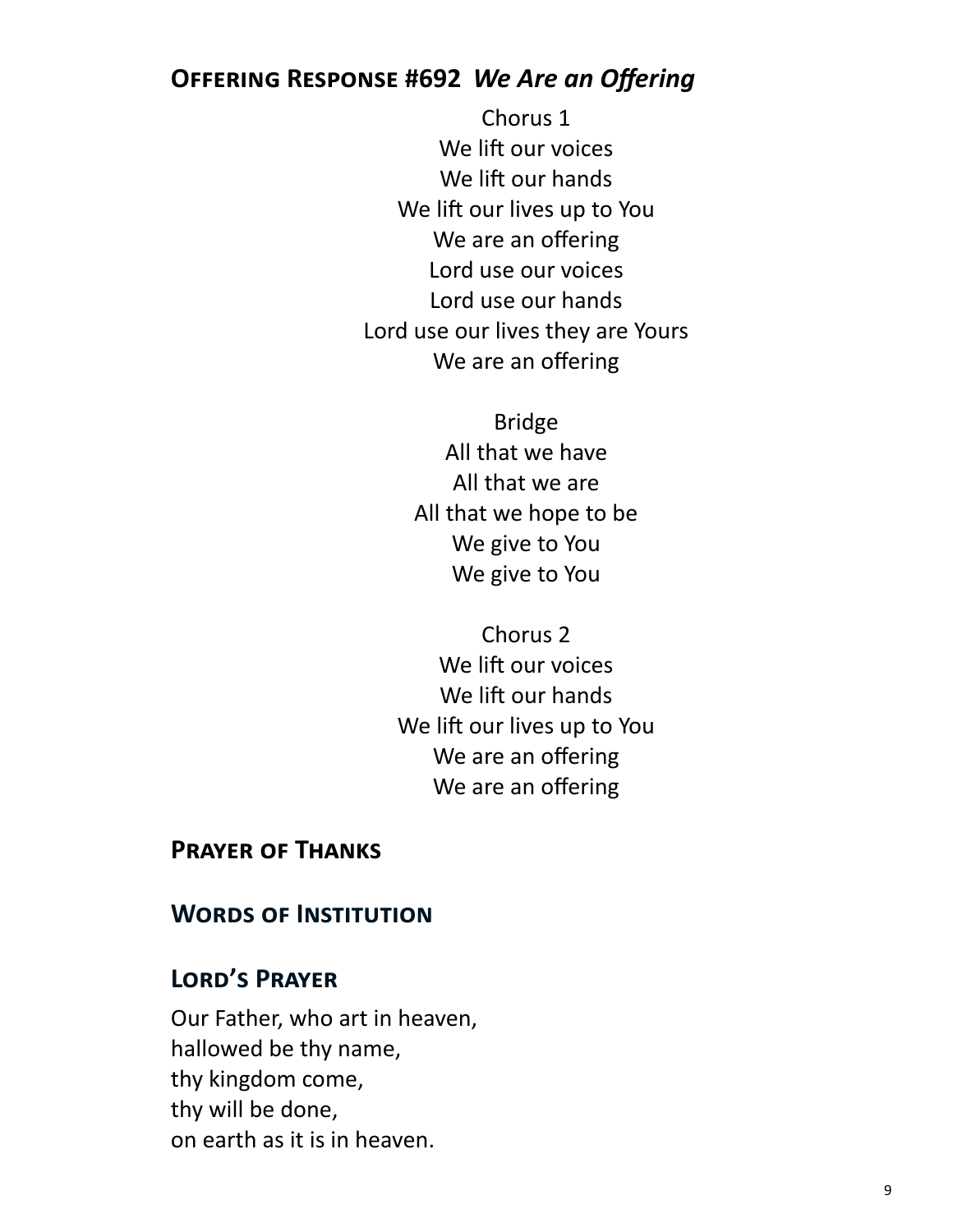Give us this day our daily bread; and forgive us our trespasses, as we forgive those who trespass against us; lead us not into temptation, but deliver us from evil. For thine is the kingdom, and the power, and the glory, forever and ever. Amen.

#### **Communion Invitation**

*As we celebrate this sacrament, all are invited to receive the Risen presence of Jesus. God is really present—in bread and wine—forgiving sins and promising new life.* 

> *Bread/wafer— "The body of Christ given for you"; Wine— "The blood of Christ shed for you."*

#### **Communion Music**

10:45 Bell Ensemble *Festival Capriccio* **Barbara Kinyon** 

**Communion Blessing & Prayer**

**Benediction**

**Prayer for Peace**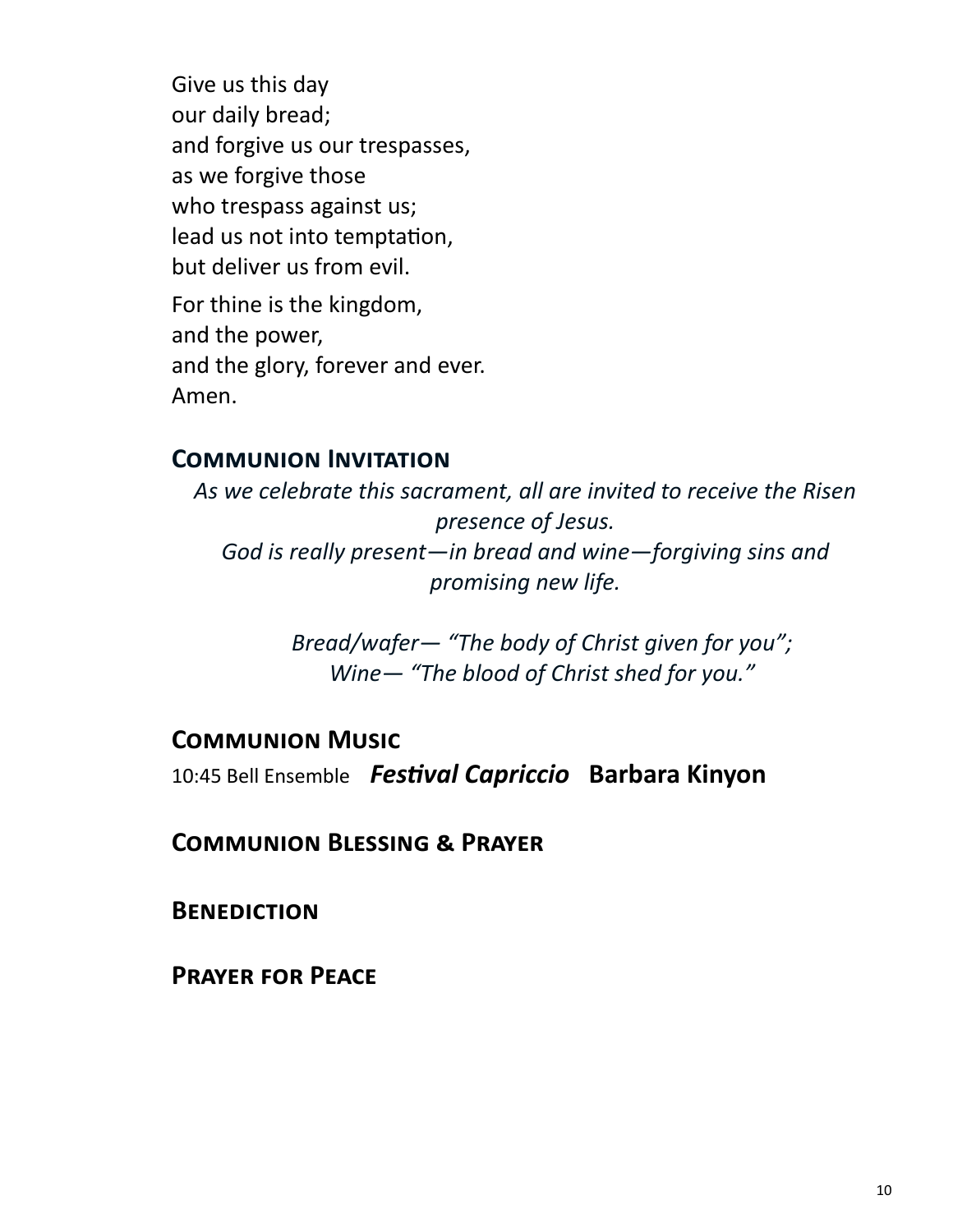# **Commissioning Song #333** *Jesus Is a Rock in a Weary Land*

*Refrain* Jesus is a rock in a weary land, a weary land, a weary land; my Jesus is a rock in a weary land, a shelter in a time of storm.

1 No one can do like Jesus, not a mumbling word he said; he went walking down to Lazarus' grave, and he raised him from the dead. *Refrain*

2 When Jesus was on earth, the flesh was very weak; he took a towel and girded himself and he washed his disciples' feet. *Refrain*

3 Yonder comes my Savior, him whom I love so well; he has the palm of victory and the keys of death and hell. *Refrain*

# **\*Commissioning**

- Leader: On our journey to the cross, may we exercise our faith and draw closer to God as we go out to love and serve the Lord.
- **All: Thanks be to God…and We Will!**
- **Postlude** *Prelude in F Minor* **JS Bach**

#### **Prayers**

**Please pray** for Don Gaskin, Don Knight, Marie Fortune, Glenn Richter, Stacia DeBill, Donna Herschleb and Phyllis Youngdahl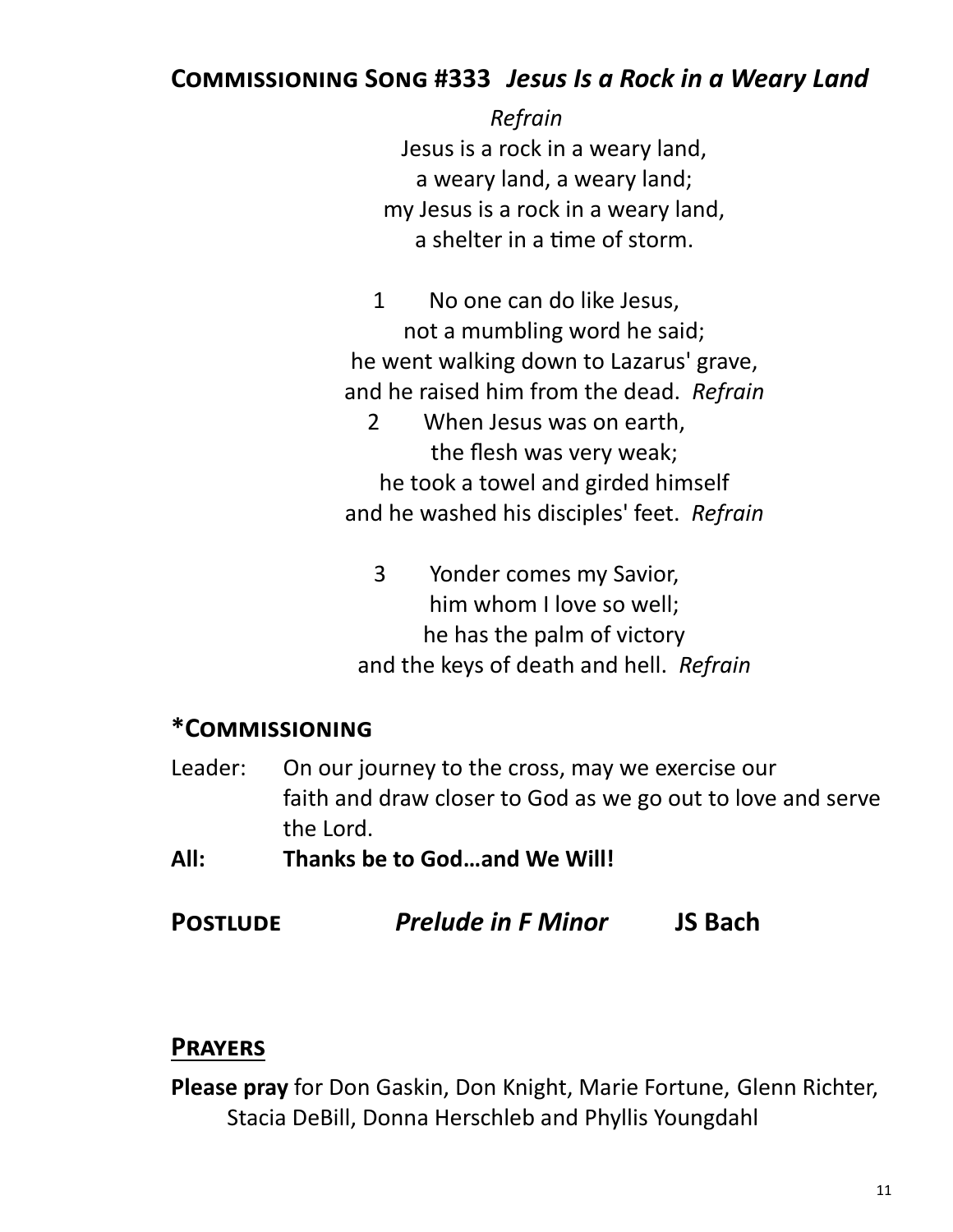**Please pray** for family and friends of Shepherd members:

Kenna Joy Kramer, Grandniece of Weldon and Mary Allison Lori Roth, Sister of Sandy Smith Dick Davis, friend of Donna Herschleb

**We pray** for all who mourn the death of Ted Bedard , nephew of Tom and Betty Lueders

# **Gracious and Generous Lord,**

We lift before you the Butterfly Preschool – the current children, families and board members and all alumni to these groups.

As these folks know the magical place it is to grow to see YOU in all they do.

As we all prayerfully discern this opportunity to be part of the future of Butterfly with the Beyond campaign, open our hearts to share the treasures you have so richly blessed us.

We are safe and accepted. We are taught to be courageous to love and be the light illuminating the way to righteousness in all we do.

May we try to out give you with a joy to match the giggles we hear everywhere on this campus with your blessings of the little folks being taught your ways, wisdom and words.

**We pray** for the people of our country and world as we continue to navigate the COVID-19 pandemic. Grant healing to those afflicted, strength to those who care for the sick, and wisdom to those who lead.

**We pray** for the people of Ukraine and all who find themselves in the midst of war, gripped by fear and uncertainty. Send your peace. Send your wisdom to leaders of the world as they grapple with deep disagreements and tensions. May we be ever aware of your beloved people all around the world who suffer and who cry out for help. Send us as proclaimers of your love.